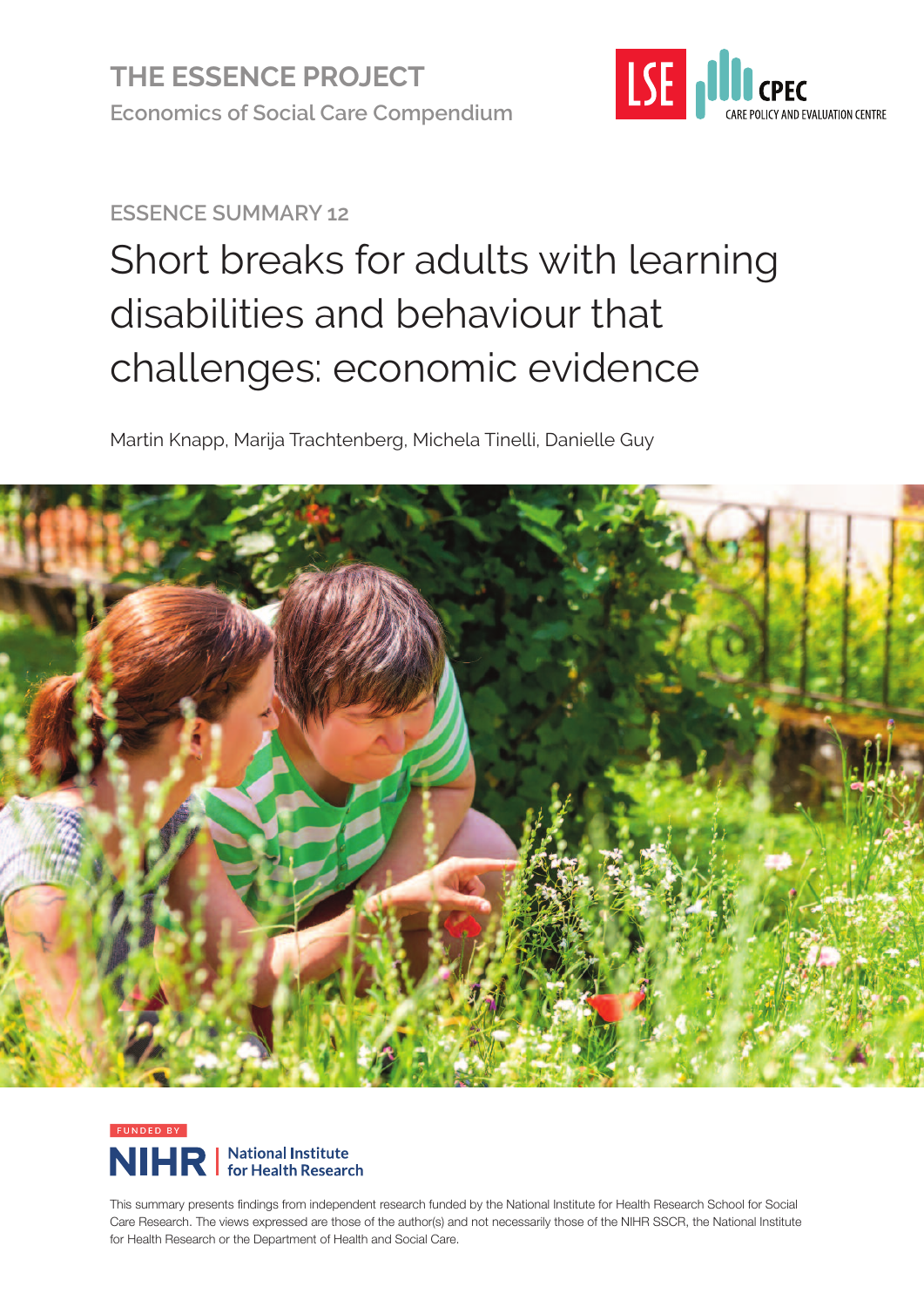#### **BACKGROUND**

Around 1.5 million people in the UK have a learning disability and challenging behaviour. The National Institute for Health and Care Excellence (NICE) developed a guideline on services for this population focusing on prevention, early intervention and minimising inpatient admissions. A summary of the economic evidence from the NICE guideline is presented in this case study. Although respite care is intended to provide shortterm and temporary relief for caregivers, it has unintentionally become a long-term placement for some individuals with developmental disability.

### **KEY POINTS**

- Although short breaks (respite care) are intended to give time off caring to carers for adults with learning disabilities and challenging behaviour, it is commonly provided as residential care intervention for the service users (rather than for the carers).
- In evaluating short breaks, the work that fed into the NICE guideline did not find any robust evidence on their effectiveness or cost-effectiveness. Other information was available to suggest that the Guideline Committee should make a recommendation for short breaks that is potentially resource-intensive.
- Additional economic analyses from a public sector perspective demonstrated that short breaks at various intensities can be considered cost-effective and potentially cost-saving.
- Since the analyses were based on assumptions rather than evidence, NICE is very cautious about using the results to guide commissioning and provision decisions. Beyond the certainty of the potential cost range of short breaks, the economic analyses produced are speculative and their validity cannot be confirmed.
- A variety of national charities currently provide short breaks and other services for those with intellectual disabilities and challenging behaviour as well as their carers.

#### **AUTHORS**

Martin Knapp, Marija Trachtenberg, Michela Tinelli, Danielle Guy Care Policy and Evaluation Centre, London School of Economics and Political Science

#### **ACKNOWLEDGMENTS**

We are grateful to the ESSENCE project advisory group (in particular Dr Aija Kettunen, Research and Development Services for Social and Health Economics, Diaconia University of Applied Sciences, Pieksämäki, Finland) for their helpful comments on an earlier draft of this case summary.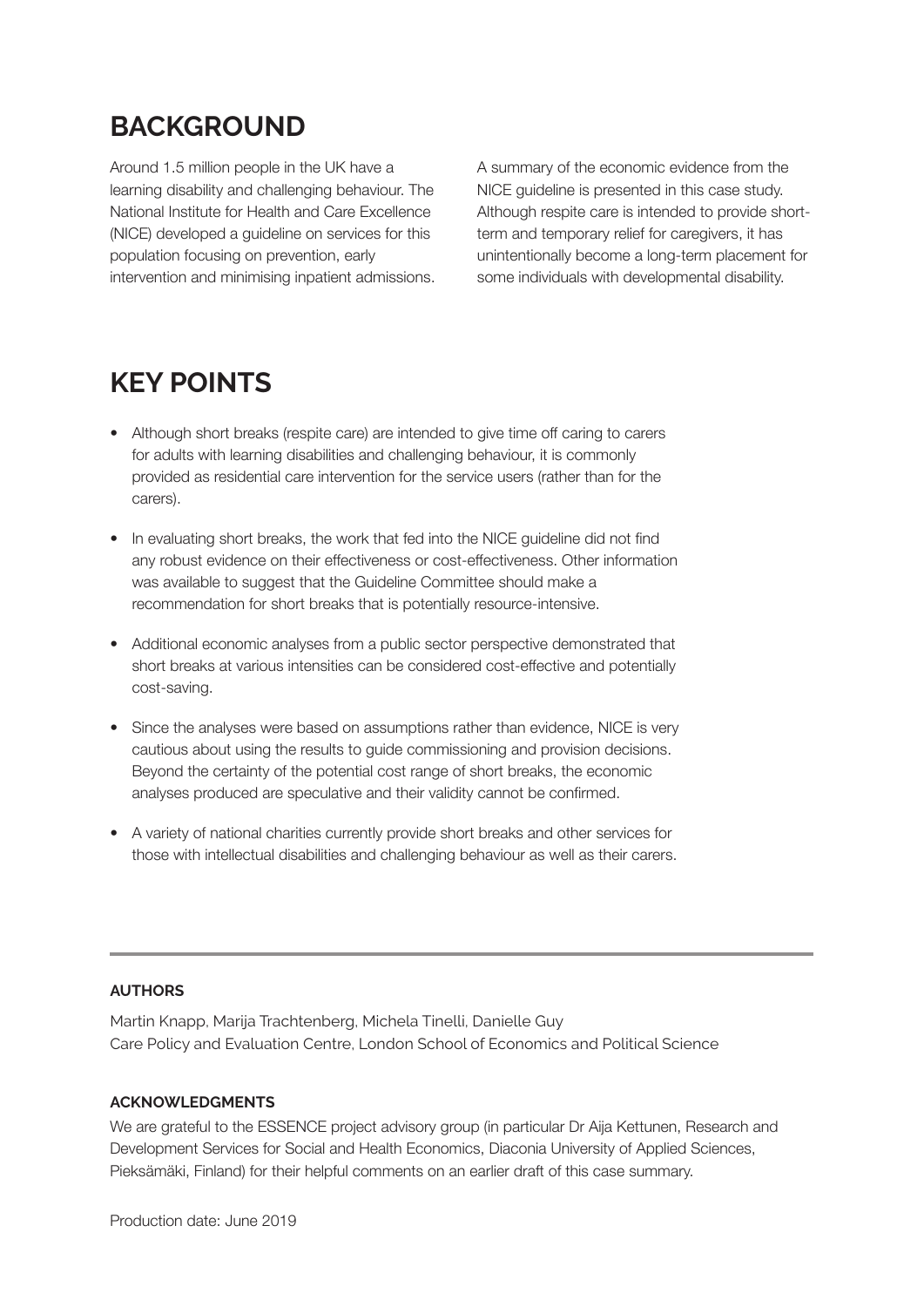### **CONTEXT**

In the UK around 1.5 million people have a learning disability and challenging behaviour, and around 350,000 people have a severe learning disability (1). According to the National Institute for Health and Care Excellence (NICE), an individual with a learning disability has lower intellectual ability and significant social or adaptive functioning since childhood (2). Of those with learning disabilities and challenging behaviour in the UK, 148,000 adults accessed social care support in England in 2016/17 (3).

Social care can be crucial in assisting adults with learning disabilities and challenging behaviour. Support can include helping individuals to get up and get dressed, to develop friendships and relationships or to do meaningful activities. NICE

has developed a guideline which covers support services for adults with a learning disability and behaviour that challenges (4). The guideline aims to promote a lifelong approach to supporting this population, their families and their carers. Overall, the guideline focuses on prevention, early intervention and reducing inpatient admissions. In particular, it asserts that 'short breaks should be reliably available on a regular and continuing basis'.

NICE created an economic model to show the levels of quality of life improvements and the levels of cost savings that have to occur in order to make various short break intensities cost-effective. The findings are presented below.

### **WHAT IS THE INTERVENTION?**

Short breaks (i.e. respite care) provide adults with learning disabilities and behaviour that challenges the opportunity to do something different. The intervention involves a person with care and support needs spending regular, short periods away from their main carer. These care recipients may spend the break in their own home, in the home of an approved carer or in a residential placement. According to NICE (2), short breaks should be:

- community-based and close to home;
- available on short notice (both in crisis and to prevent a crisis);
- tailored to the needs and preferences of the person and their family or carers;
- able to deliver what is agreed in the plans for education, health and care, care and support, carer's assessment or behaviour support;
- planned in advance wherever possible, involving care recipients and their family members and carers visiting the service first to see if it is suitable and to get to know the staff providing it;
- provided by staff who understand and respect the care recipient's cultural norms and values about personal care, private life and lifestyle.

### **IS THE INTERVENTION EFFECTIVE?**

NICE did not find robust evidence on effectiveness of short breaks for adults with learning disabilities and behaviour that challenges. Because of this lack of evidence, the Guideline Committee considered information from other sources. For example, they used views and experiences of people who used short breaks. They also used

other research that found associations between the lack of short breaks and negative outcomes, such as placement breakdown, placement of children in residential care or out of area placement. For this reason, the Guideline Committee made a recommendation for short breaks that is potentially resource-intensive.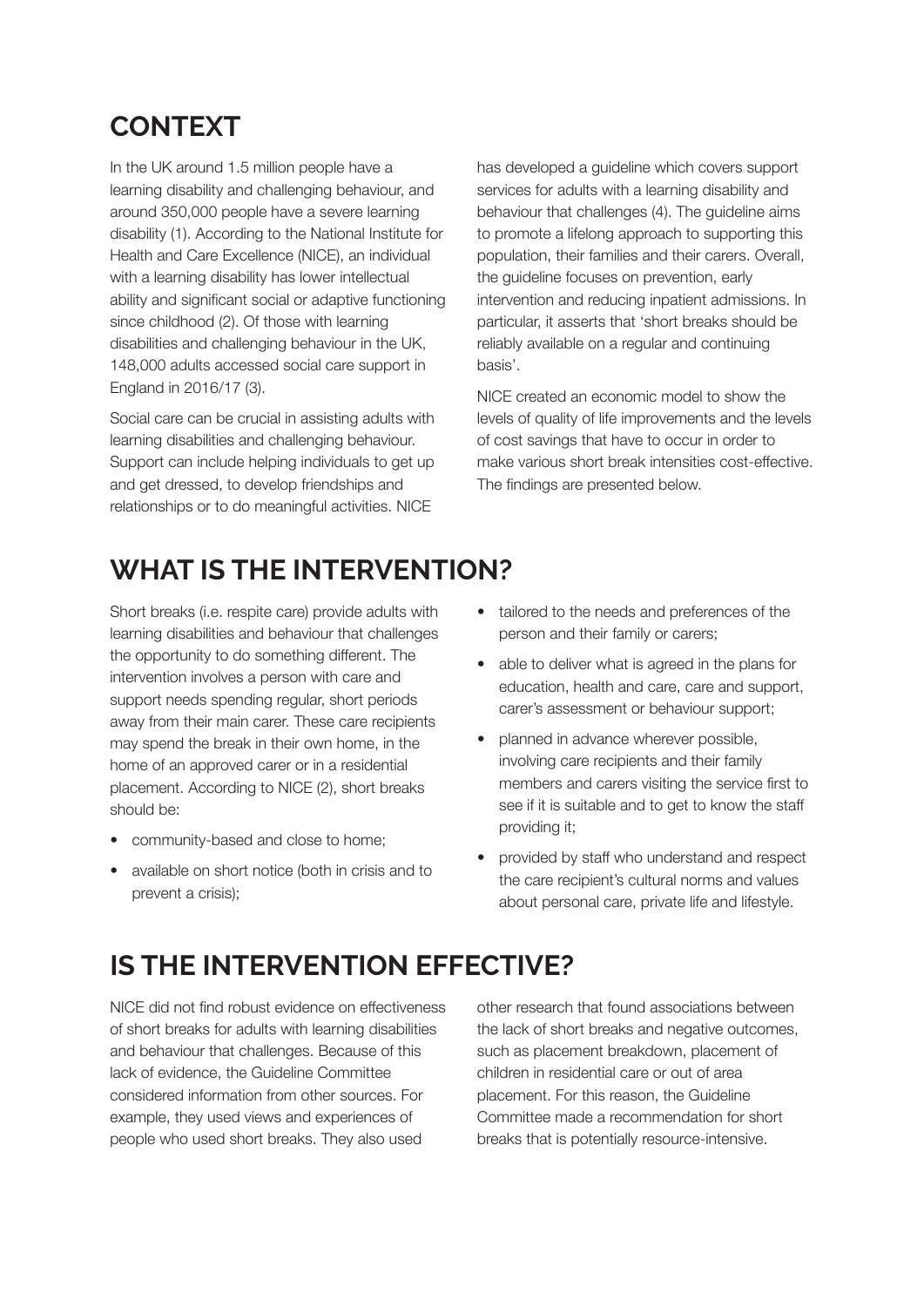# **IS THE INTERVENTION COST-EFFECTIVE?**

NICE did not identify any cost-effectiveness studies relating to short breaks. Because of this, they conducted additional economic analyses to identify when different intensities and costs of short breaks would be cost-effective based on assumptions on costs and outcomes (in this case measured in terms of quality-adjusted life years) for the adult with learning disabilities and behaviour that challenges.

Despite the fact that there are a variety of types and intensities of short breaks (able to cater for lower-level needs up to intensive, complex or fluctuating needs), NICE did not analyse every possible configuration of these options. Instead, they illustrated a range of short break intensities and approximated when a certain intensity of short break may be cost-effective.

The range of short breaks costs between £5,011 and £33,229 per adult per year (at 2015/16 prices). NICE used these costs in each of the two cost-effective analyses they performed. The first analysis examined changes in quality-adjusted life years under the assumption that there were no changes in service use. This analysis demonstrated that there are many intensities of short breaks that are cost-effective if the threshold for cost-effectiveness is £20,000 per qualityadjusted life year. However, more costly and intensive short break packages may be costeffective under the assumptions that more people experience quality-adjusted life year gains (e.g. care recipient, their family members or other carers).

The second cost-effective analysis looked at changes in costs. NICE found that short breaks are cost-saving to the public sector when measured over 1-year or 5-year periods. These results assume that: adults with a learning disability and behaviour that challenges are likely to experience a breakdown in their family in 10% of the cases; short breaks are able to prevent a breakdown in 10% of the cases; the average cost of supported living and residential care is £73,040/year for adults (2015/16 prices); the average care package cost for living in the family home is £8,695 per year for adults.

Short breaks were still cost-saving assuming that residential care was cheaper (£57,747 per year for adults) and that short breaks were 1% effective in preventing a breakdown in the family home.

Overall, the analyses demonstrated that different intensities of short breaks can be cost-saving when compared to the possibility of a placement breakdown requiring residential placement. Specifically, when the care recipient lives at home the provision of additional short breaks can be cost-saving if residential care is avoided.

# **WHAT IS THE QUALITY OF EVIDENCE ON SHORT BREAKS?**

The analyses are based on assumptions rather than evidence from prospective effectiveness studies. Because validity of any assumptions made is unknown, caution is needed in interpreting the results. However, this second-best

approach can help to identify key assumptions about costs and outcomes to determine which intensities of short breaks could be cost-effective or cost-saving.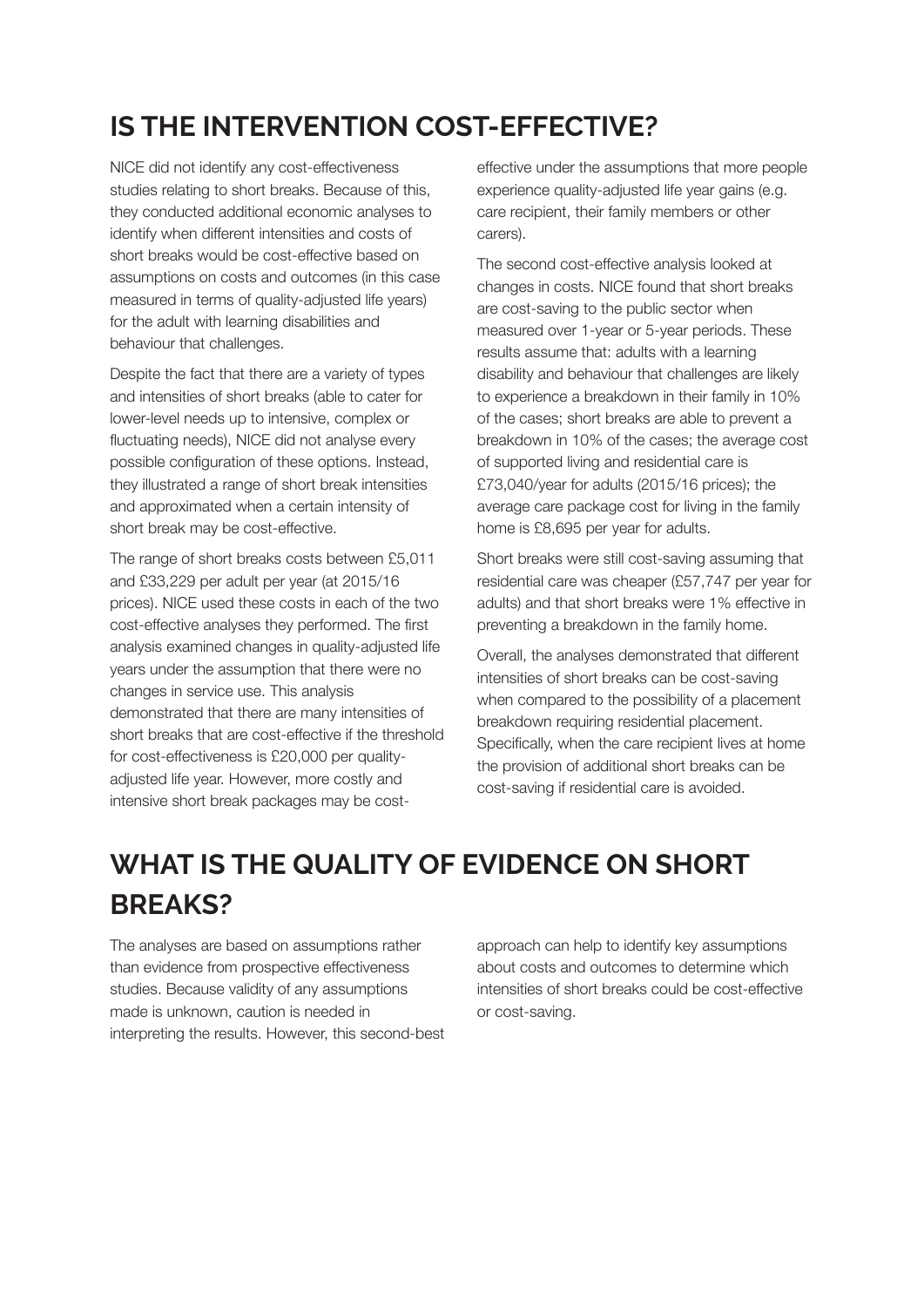### **HOWARE SHORT BREAKS IMPLEMENTED?**

NHS England provides information on the type of carers' breaks and support available in the country (5). They also offer an online tool to search for the nearest local carers' centre or short break service (6).

A number of national charities, such as Mencap1 and Scope UK<sup>2</sup>, provide short breaks and other services for disabled people and carers. The Carers Trust<sup>3</sup> provides information on how to pay for short breaks and funding available to help.

Additionally, Revitalise<sup>4</sup> is a national charity that offers holidays with care.

In the London area, the Kiloran Trust<sup>5</sup> provides holidays and short breaks for all carers who are looking after someone at home. Also CarePlace<sup>6</sup> is London's centralised source for care and community services which may provide additional information and guidance.

#### **OTHER INFORMATION**

The Government and NHS England have committed to reducing health inequalities for people with a learning disability and behaviour that challenges. Through this commitment, they have established national programmes to improve treatment and outcomes. The House of Commons Library recently published a briefing paper providing an overview of policies and services, such as short breaks, for people with a learning disability in England (7).

A National Audit Office 2017 report examines how the NHS in England and local authorities seek to improve the lives of the adults with learning disabilities and behaviour that challenges who use local authority learning disability support services (8).

Public Health England also offers guidance for NHS and local authorities on learning disabilities, including different options of services available (9).

More generally, the University of Birmingham has produced information on the latest guidance and evidence on health inequalities and learning disability (10).

[5](https://www.careplace.org.uk/Services/9908/Kiloran-Trust) www.careplace.org.uk/Services/9908/Kiloran-Trus[t](https://www.careplace.org.uk/Services/9908/Kiloran-Trust)

[<sup>1</sup>](https://www.mencap.org.uk) www.mencap.org.u[k](https://www.mencap.org.uk)

[<sup>2</sup>](https://www.scope.org.uk/Support/Families/Guide/Finding-respite-care) www.scope.org.uk/Support/Families/Guide/Finding-respite-car[e](https://www.scope.org.uk/Support/Families/Guide/Finding-respite-care)

<sup>3</sup> <https://carers.org>

<sup>4</sup> <http://revitalise.org.uk/respite-holidays/planning-break/care-at-our-centres>

[<sup>6</sup>](https://www.careplace.org.uk/Information/AboutU) www.careplace.org.uk/Information/About[Us](https://www.careplace.org.uk/Information/AboutU)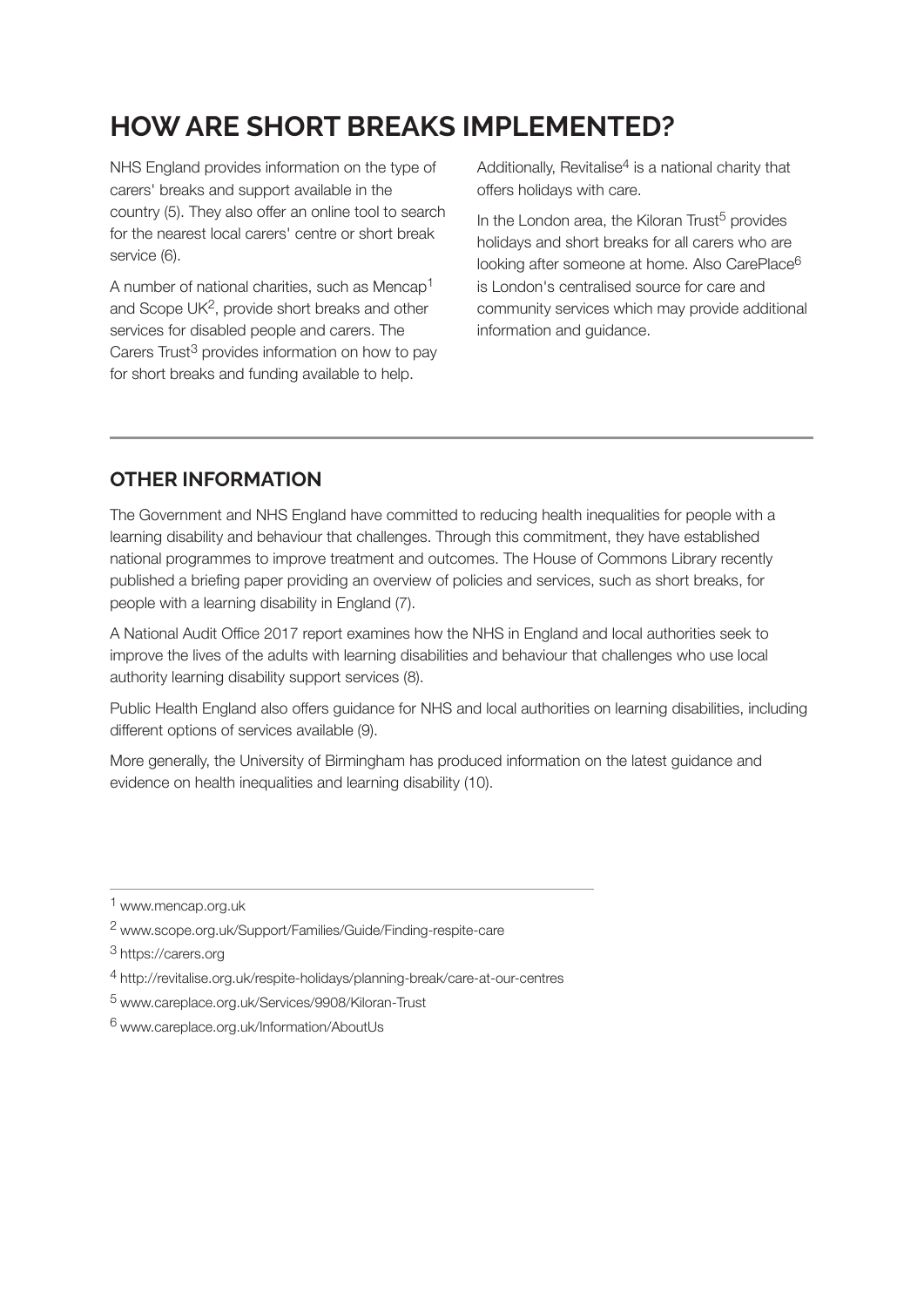#### **REFERENCES**

- 1. NHS (2018) Learning disabilities.
- 2. National Institute for Health and Care Excellence (2018). Care and support of people growing older with learning disabilities. NICE Guidance [NG 96].
- 3. NHS Digital (2017) Health and Care of People with Learning Disabilities: Experimental Statistics: 2016 to 2017.
- 4. National Institute for Health and Care Excellence (2018). Learning disabilities and behaviour that challenges: service design and delivery. NICE Guidance [NG 93].
- 5. NHS England (2018). Carers' breaks and respite care. NHS.
- 6. NHS England (2018). Find Carers services. NHS.
- 7. Parkin, E (2018). Learning Disability policy and services. House of Commons Library.
- 8. National Audit Office (2017). Local support for people with a learning disability.
- 9. Public Health England (2018). Learning disabilities: applying All Our Health.
- 10.University of Birmingham (2017). Health inequalities & learning disability.